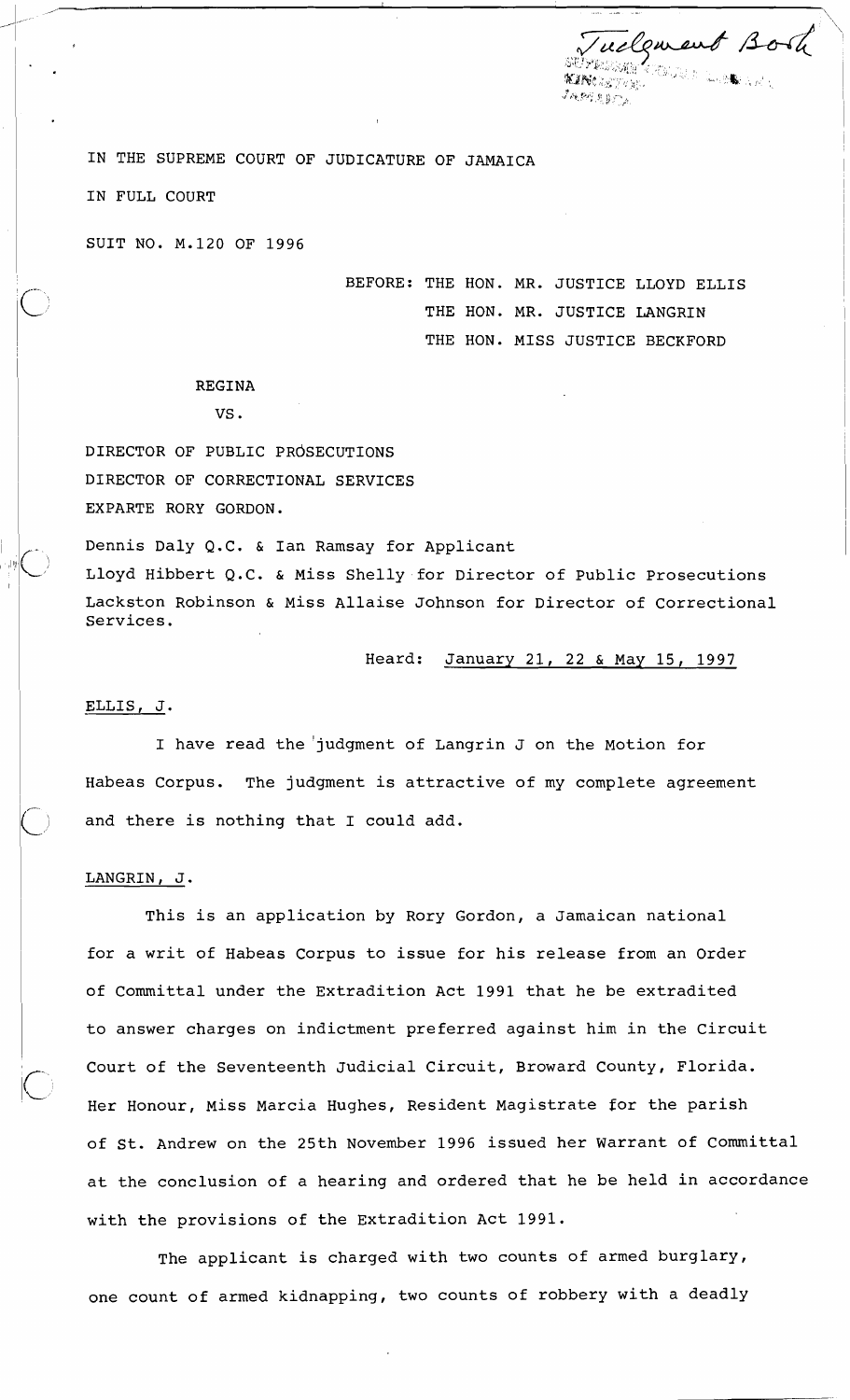weapon, four counts of armed sexual battery as a principal in the first degree. Each count of armed kidnapping and armed sexual battery is punishable by life imprisonment.

A summary of the allegations shows that on December 15, 1993 the applicant and his co-defendant randomly entered the home of an eighteen year old woman in Broward County, kidnapped her at knife point, forced her into her car and drove her around town. They then brutally raped her, including various forms of vaginal penetration, and forced oral sex. Further, they drove her to a location, abandoned her there and then threatened to harm her if she tried to report the crime.

I now turn to the grounds upon which the application is founded. They are as follows:

1. That the evidence of identification tendered by the Requesting State was inadmissible by Jamaican law and by virtue of Section 10(5) of the Extradition Act 1991. That accordingly on a critical issue, the Requesting State has failed to make out a prima facie case against the applicant.

2. That alternatively, the evidence of identification tendered by I I I I I the requesting State was insufficient to warrant the trial of the applicant for the alleged offences if those offences had been committed in Jamaica, as required by Section 10(5) of the Extradition Act 1991. 3. That the Extradition Treaty between Jamaica and the United States of America was not incorporated into municipal law until the 2nd day of February 1995, by publication in the Gazette of the Ministerial Order subject to affirmative Resolutions of Parliament as required by Sections 30 and 31 af the Interpretation Act. That accordingly the Minister's Authority to Proceed herein under the Extradition Act 1991 given on the 8th day of August, 1994 was null and void.

### GROUND 1

This ground is concerned with the admissibility of the Identification evidence tendered by the Requesting State.

 $-2-$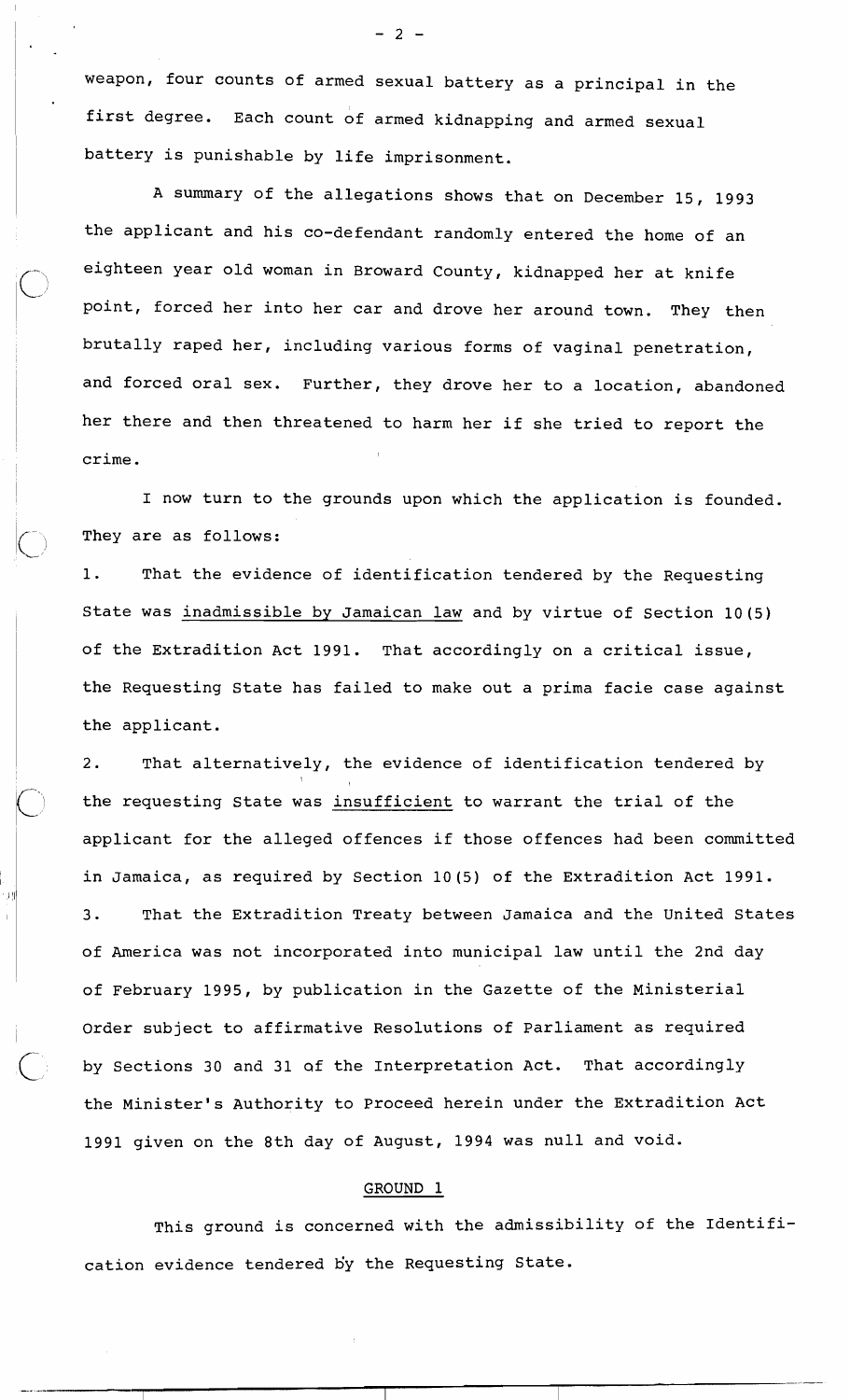Mr. Dennis Daly Q.C. submitted that the evidence of identification of the plaintiff in so far as it related to the photograph allegedly identified by the complainant did not render the photograph admissible in evidence under Jamaican Law because the photograph though labelled an exhibit was not identified and certified i.e. sworn to as required by our law. He referred the Court to Section 428 of the Judicature (Civil Procedure Code) which states as follows:

> "428. Every certificate on an exhibit referred to in an affidavit, signed by the officer before whom the affidavit is sworn, shall be marked with the short title of the cause or matter."

Counsel for the applicant argued that the affidavit of Karla King contains the evidence of identification and was sworn before a Notary Public in the State of Florida who did not purport to be an officer of the Court in the approved State. He points to Exhibit N which bears no certification as officer of Court.

Mr. Lloyd Hibbert Q.C., Counsel for the Respondents met these arguments squarely by submitting that by reason of Section 14 of the Extradition Act the affidavit of Karla King is admissible in any proceedings under the Act. He further submitted that the photograph marked KK dated 4th April, 1994 formed a part of affidavit of King and was duly authenticated and therefore properly receivable in evidence by virtue of Section 14 (1) if the Act. Additionally the affidavit of King with attached photograph was exhibited in proceedings in the U.S.A. when Anne Alper gave a deposition before Justice Kaplau, Circuit Court Judge. Further and in addition the documents were certified by all, being in a bundle under seal of the Attorney General and Secretary of State of the U.S.A.

-yi

Section 14-(1) of the Extradition Act provides as under:-

"14-(1) In any proceedings under the Act, including proceedings on an application for habeas corpus in respect of a person in custody under this Act -

> (a) A document, duly authenticated, which purporta to set out testimony given on oath in an approved

 $-3 -$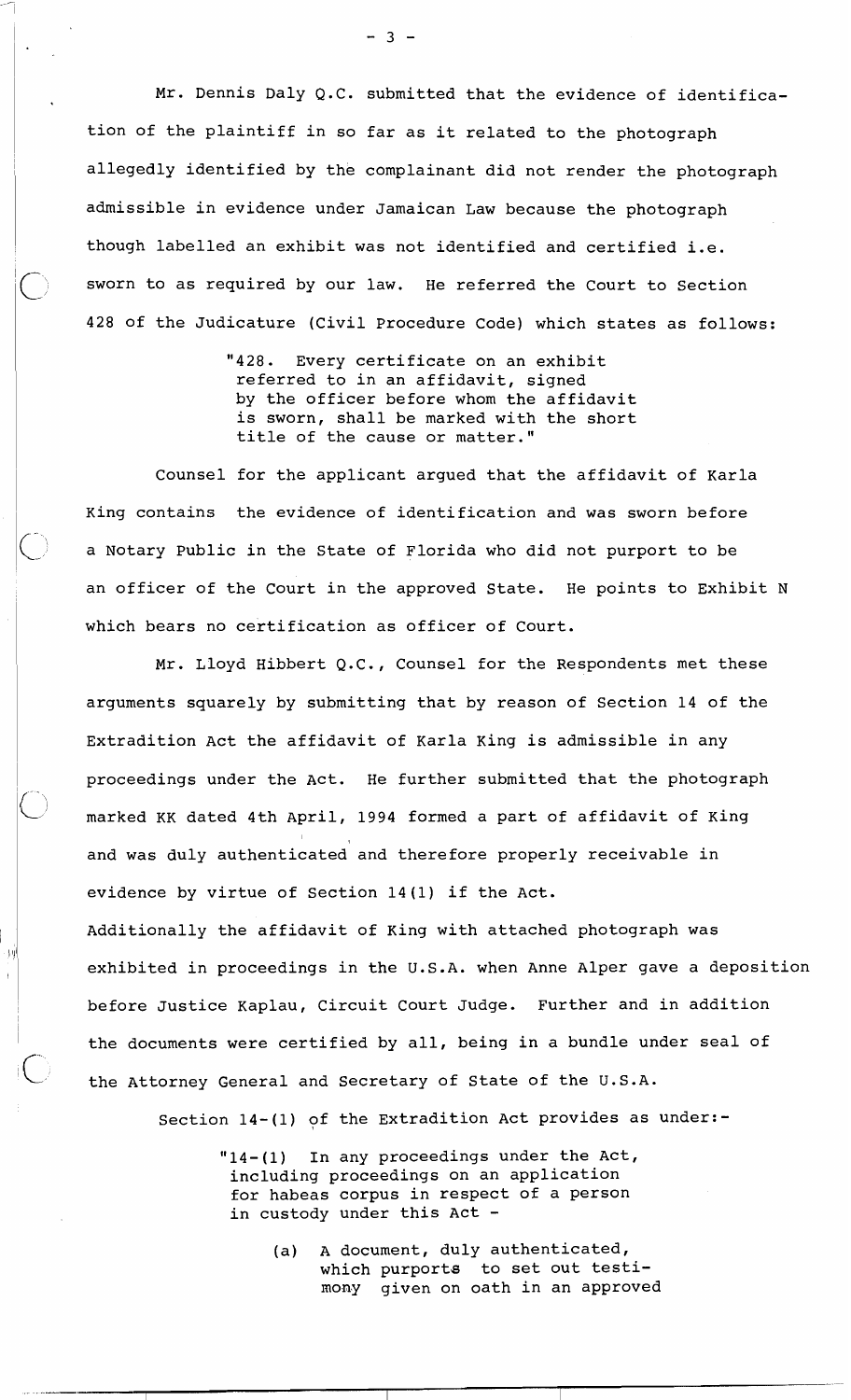State shall be admissible as evidence of the matters stated therein;

- (b) a document, duly authenticated, which purports to have been received in evidence, or to be a copy of a document so received in any proceedings in an approved State shall be admissible in evidence; and
- $(c)$

(2) A document shall be deemed to be duly authenticated for the purposes of this section -

- (a) in the case of document which purports to set out testimony given as referred to in subsection (l)(a), if the document purports to be certified by a judge, magistrate or officer of the Court in or of the approved State in question or an officer of the diplomatic or consular service of that State ....
- (b) in the case of a document which purports to have been received in evidence as referred to in subsection  $(1)(b)$  or to be a copy of a document so received, if the document purports to be certified as aforesaid to have been ............ so received." or

 $(c)$ 

and in any such case the document is authenticated either by the oath of a witness or by the official seal of a Minister of the approved State in question.

All the documents including the affidavits of Karla King in relation to identification of the applicant were received in evidence in proceedings in the approved State of the U.S.A. Additionally they were duly authenticated having been certified and sealed by the relevant authorities of the requesting State. These **I**  affidavits formed part of a bundle referred to as certified and sealed by the Department of State of the United States of America.

On this ground the applicant has failed.

This now leads me to the second ground.

#### GROUND I1

This ground is concerned with the sufficiency of the evidence relevant to Identification. Counsel for the applicant submitted that the requesting state must ensure the manifest fairness of the identification avoiding any risk of erroneous identification.

Reference was made to the absence of caution consistent with the Judges Rules as well as the lack of advice to the applicant to have Counsel.

Section 10 of the Extradition Act deals with proceedings for committal. The relevant subsection is stated as under:

> "5. Where an authority to proceed has been issued in respect of the person arrested and the court of committal is satisfied, after hearing any evidence tendered in support of the request for the extradition of that person or on behalf of that person, that the offence to which the authority relates is an extradition offence and is further satisfied -

 $-4-$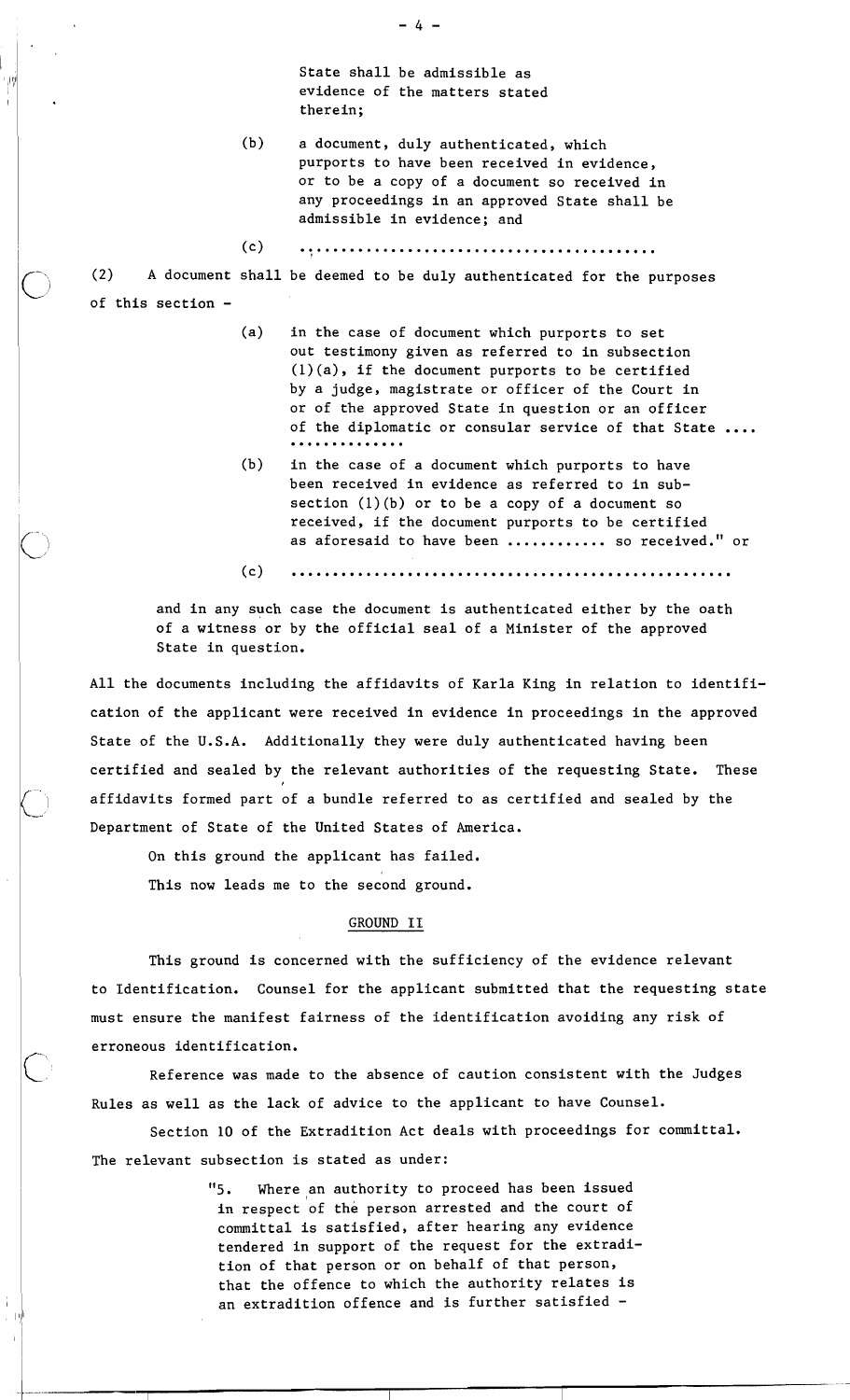- (a) Where the person is accused of the offence, that the evidence would be sufficient to warrant his trial for that offence if the offence had been committed in Jamaica; or
- $(c)$

The Court of Committal shall, unless his committal is prohibited by any other provision of this Act, commit him to custody to await his extradition under this Act; but if the Court of committal is not so satisfied or if the committal is so prohibited, the Court of Committal shall discharge him from custody."

The applicant relied on a number of cases relating to the strength or weakness.of photographic identification evidence in a trial. These cases **are.** all distinguishable from the instant case. In a Court of Appeal decision Robert John Maynard & Others 1979 L.R. 309, it was held that although an identification by photograph not followed by an identification parade has plainly dangers analogous to the dangers of a dock identification; nevertheless such evidence is admissible provided the trial Judge warns the jury to disregard it unless it accords with the principle laid down in Turnbull (1976) 63 Cr. App. R. 132 - for everything depends upon the jury's view of the strength or weakness, as the case may be of the particular identification.

I accept Mr. Hibbert's submission that there is no requirement for caution to be administered by the police officer before showing the applicant the photograph. Equally significant is the absence of any evidence of unfairness relating to the identification evidence. In any case the question of fairness is a matter for jury.

The role of the Resident Magistrate is limited to hearing the evidence tendered in support of the request for the extradition of the applicant and determine whether:

- (i) the offence is extradictable offence
- (ii) the evidence would be sufficient to warrant his trial if the offence had been committed in Jamaica.

 $-5 -$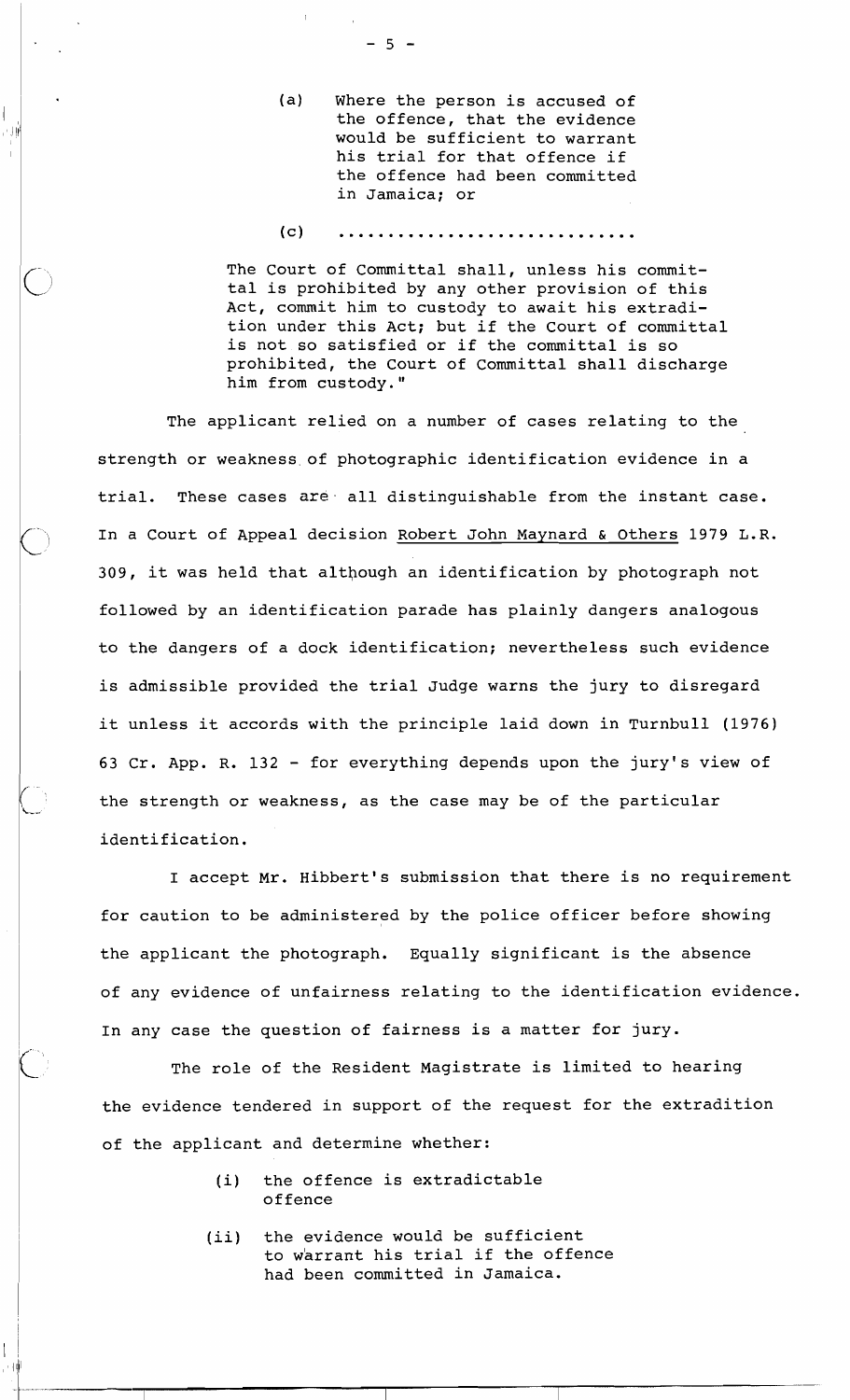This is so far reasons for convenience, efficiency and the saving of time. The Resident Magistrate then must stay within the confines of her jurisdiction. All that the Resident Magistrate needs is to establish a prima facie case. Once a prima facie case has been established then the Resident Magistrate will commit. In the case of C? Alves v. Director of Public Prosecutions **(1992) 4** ALL E.R. **787** the <sup>1</sup>House of Lords adopted a flexible approach. The Magistrate should reject any evidence which he regarded as wholly worthless. If, however, I I the prosecution evidence was such that its strength or weakness depends on the view taken of its reliability the magistrate was entitled to act upon the evidence in deciding whether to commit.

The Learned Resident Magistrate had clearly taken that view the prosecution evidence was such that its strength or weakness depe<br>on the view taken of its reliability the magistrate was entitled to<br>act upon the evidence in deciding whether to commit.<br>The Learned Resident Magistrate to come on the facts. The Resident Magistrate is not concerned with proof of the facts or the possibility of other relevant facts or the likelihood of any defence. These are matters for trial in the foreign state.

On this ground also the applicant has failed.

I now turn to the third and final ground.

#### GROUND I11

This ground is concerned with the question whether the provisions of the Extradition Treaty between Jamaica and the United States were incorporated into municipal law.

1 The relevant provisions of Section **4** of the Extradition Act provide as follows:

> **"4-(1)** Where any extradition treaty has been made with any foreign State, whether before or after the commencement of this Act, the Minister may, by order, declare that the provisions of this Act shall apply in respect of such foreign State, subject to such exceptions, adaptations or modifications, as the Minister, having due regard to the terms of such treaty, may deem expedient to specify in the order for the purposes of implementing such terms.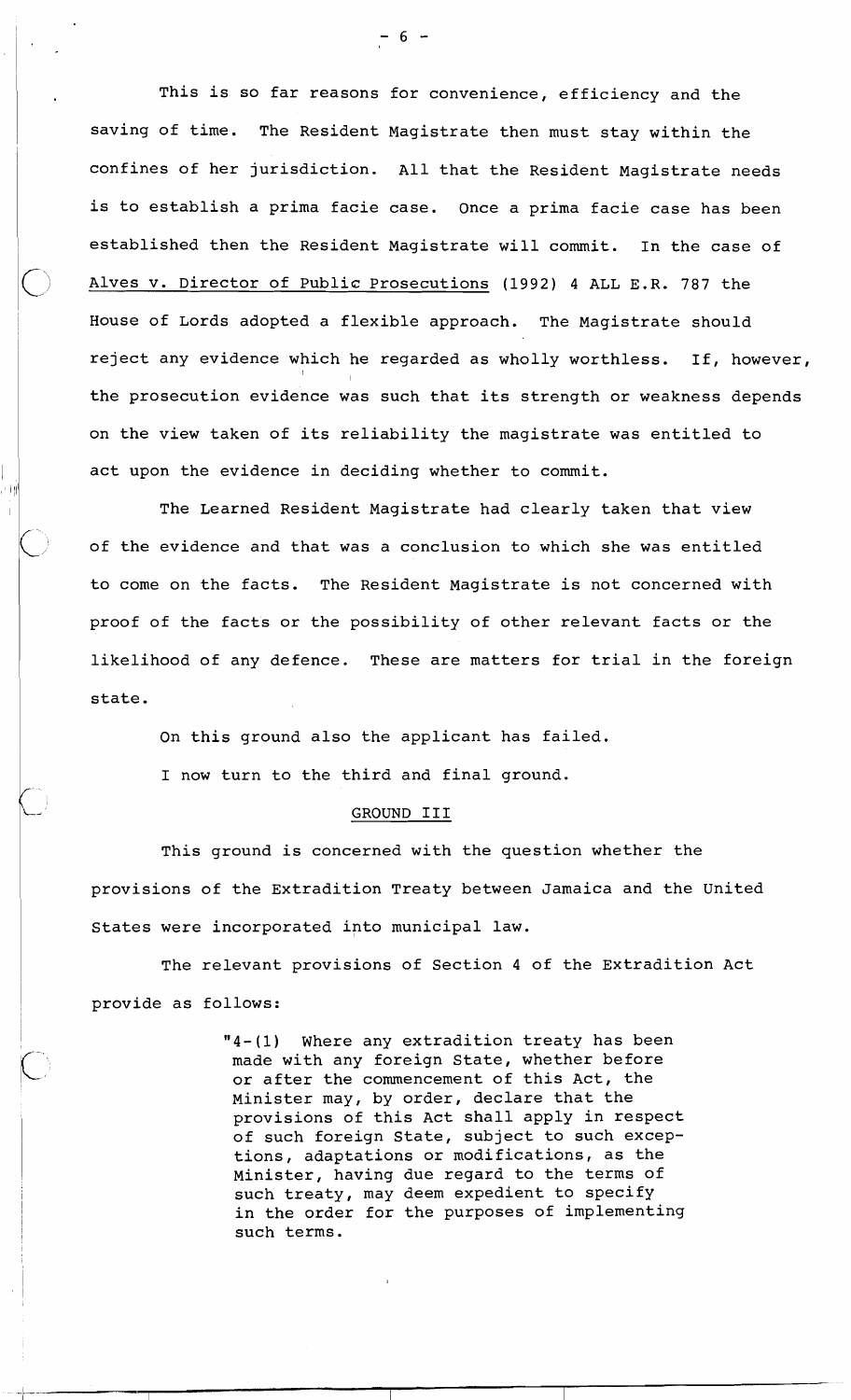(2) As regards any treaty or agreement made prior to the commencement of this Act in relation to the extradition of fugitive offenders, all instruments made under any enactment (whether in Jamaica or in the United Kingdom) to give effect in Jamaica to the provisions of any such treaty or agreement, if in force at the date of commencement of this Act shall continue to have effect as if made under this Act until other provision is made pursuant to subsection (1) .

 $(3)$  The Minister may from time to time by order, compile and publish in the Gazette a list of foreign States with which extradition treaties or agreements binding on Jamaica are in force; and, without prejudice to any other form of proof of the existence of such a treaty or agreement, such a list shall, in any proceedings, be conclusive evidence that an extradition treaty or agreement is in force between Jamaica and each foreign State named in the list.

(4) An order under this section shall be subject to affirmative resolution."

The provisions of the Act apply to the United States of America vide Section 4 subsections (1) and (3) of the Act and the Extradition (Foreign States) Order 1991. While the Order is dated 11th June, 1991 it was published in the Jamaica Gazette Supplement on 27th June, 1991. (Foreign States) Order 1991. While the Order is dated 11th June, 1991<br>it was published in the Jamaica Gazette Supplement on 27th June, 1991.<br>The affirmative resolutions were tabled in the House of Representatives<br>on the 15 1 on the 15th day of August, 1991 and in the Senate on the 13th day of <sup>1</sup>September, 1991.

It is also significant to note that the Act was dated on the 14th March 1991 but it did not come into operation on 8th July, 1991.

Mr. Ramsay, Learned Counsel for the applicant made the following submissions:

The Order made under Section 4 of the Act brings into effect the provisions of the Treaty between the United States and Jamaica as it applies the Extradition Act to the foreign States in terms of the treaty.

(2) That order cannot be published in the Gazette under Section 31 of the Interpretation Act so as to give it legislative effect before its condition precedent is satisfied namely the affirmative resolution.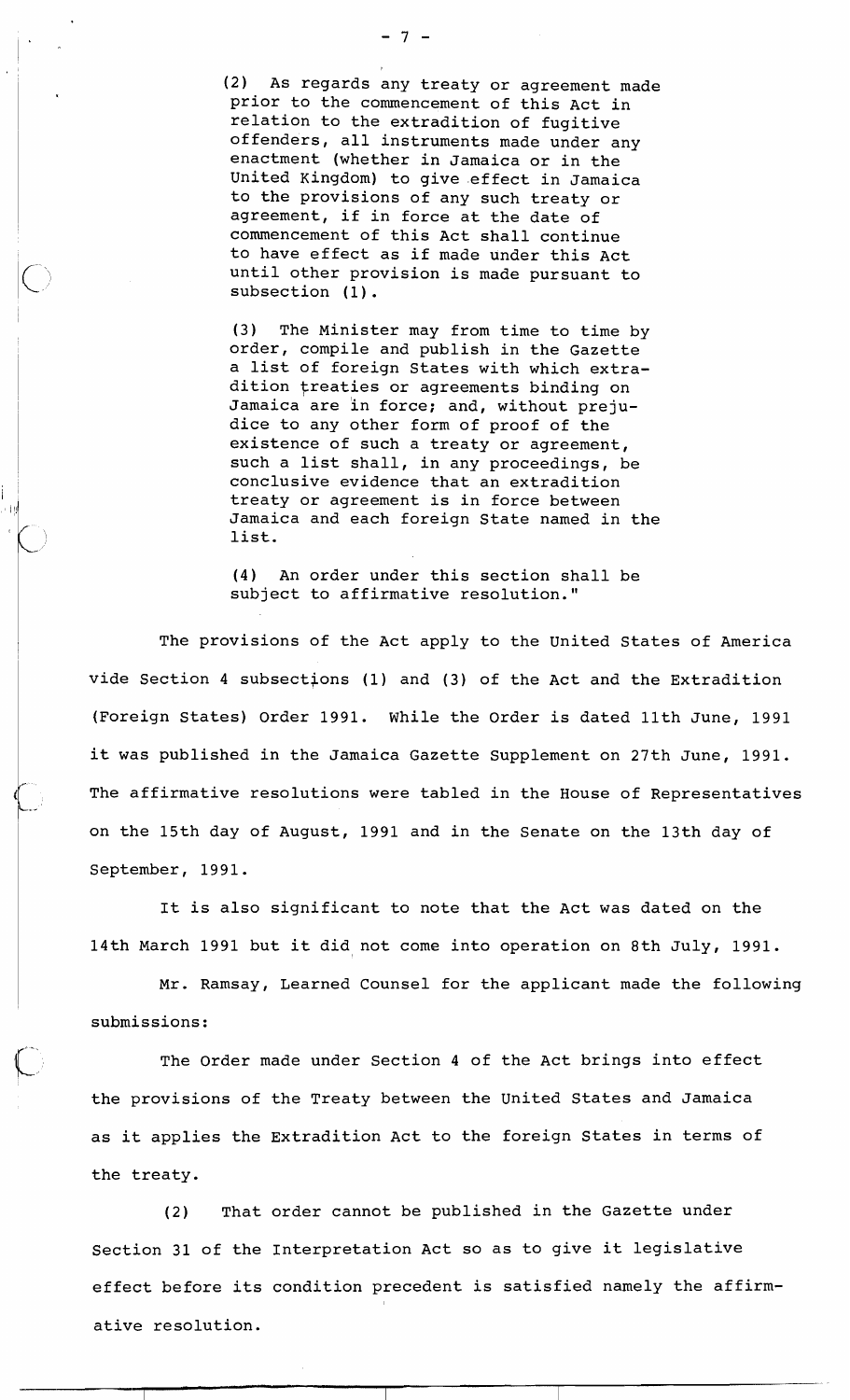(3) Equally, before the Act itself comes into force any purported order made thereunder is a nullity.

(4) In the result the proceedings flowing from the Minister's authority to proceed given under the 1991 Act are null and void, hence habeas corpus will be available.

Under the Interpretation Act "Regulations" includes 'orders'. Section 31(1) of the same act states as under:

> " $31. - (1)$  All regulations made under any Act or other lawful authority and having legislative effect shall be published in the Gazette and unless it be otherwise provided shall take effect and come into operation as law on the date of such publication."

Section 30(2) provides as follows:

I

"30-(2) The expression "subject of affirmative resolution" when used in relation to any regulations shall mean that those regulations are not to come into operation unless and until affirmed by a resolution of each House of Parliament."

(emphasis supplied)

The Order which was' published on 27th June 1991 complied with the provisions of Section 31(1) of the Interpretation Act. However, as stipulated in Section 30(2) the order did not come into operation until the 15th day of September 1991 when the affirmative resolution was approved by the Senate. The reasoning which supports the conclusion is essentially positive and straight forward. The Extratition Act provides that the Order shall be subject to affirmative resolution. The legislature must have intended that the provisions of the Act shall apply to the foreign State in relation to the treaty as soon as both the House and Senate approved the affirmative resolution. What else could 'subject to affirmative resolution' mean? Accordingly, the validity of the Order depends on whether or not the resolution was approved. That being so, the applicant cannot complain of any invalidity. It is plain that there is no requirement for the

 $-8-$